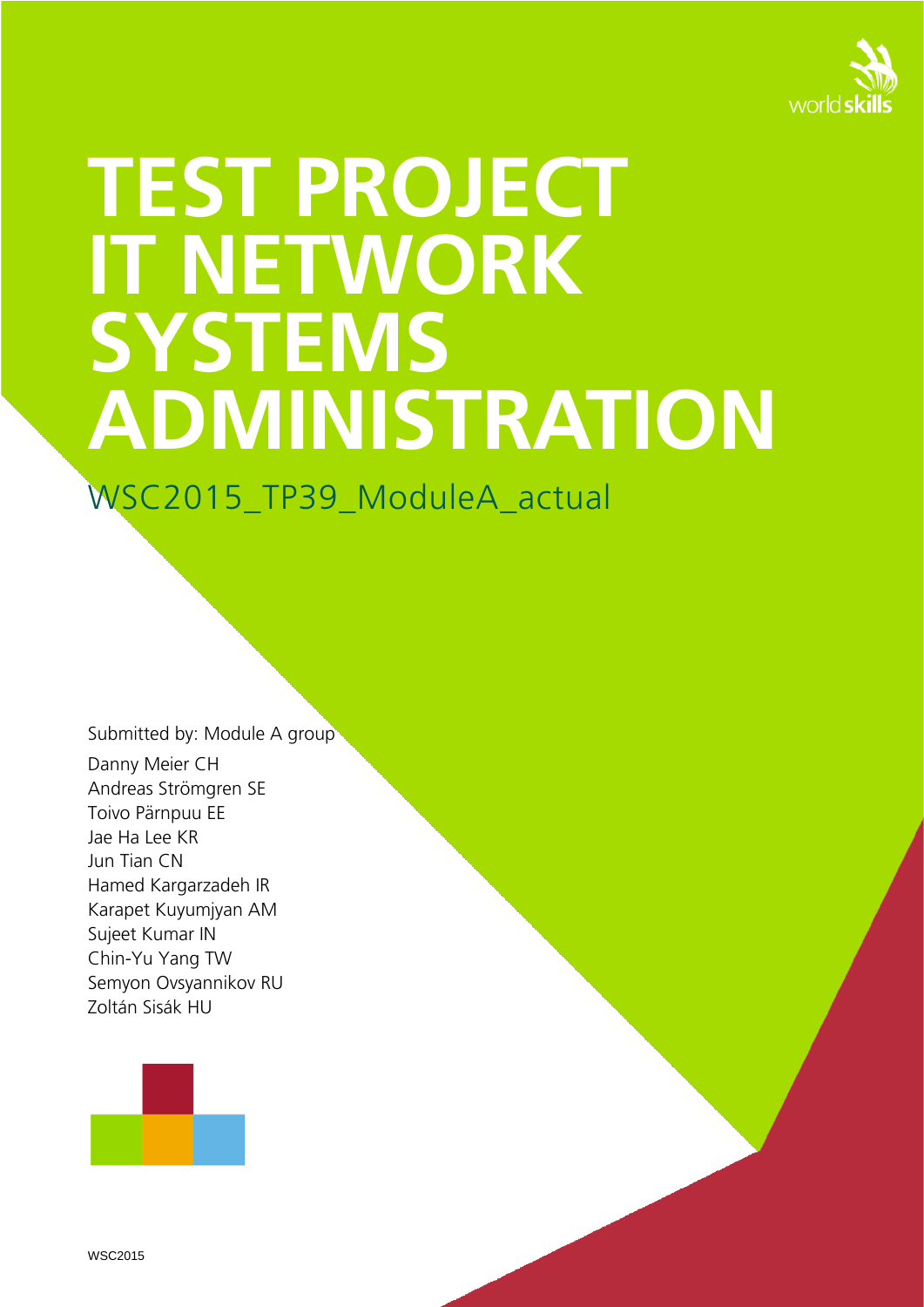



# <span id="page-1-0"></span>**CONTENTS**

Ī,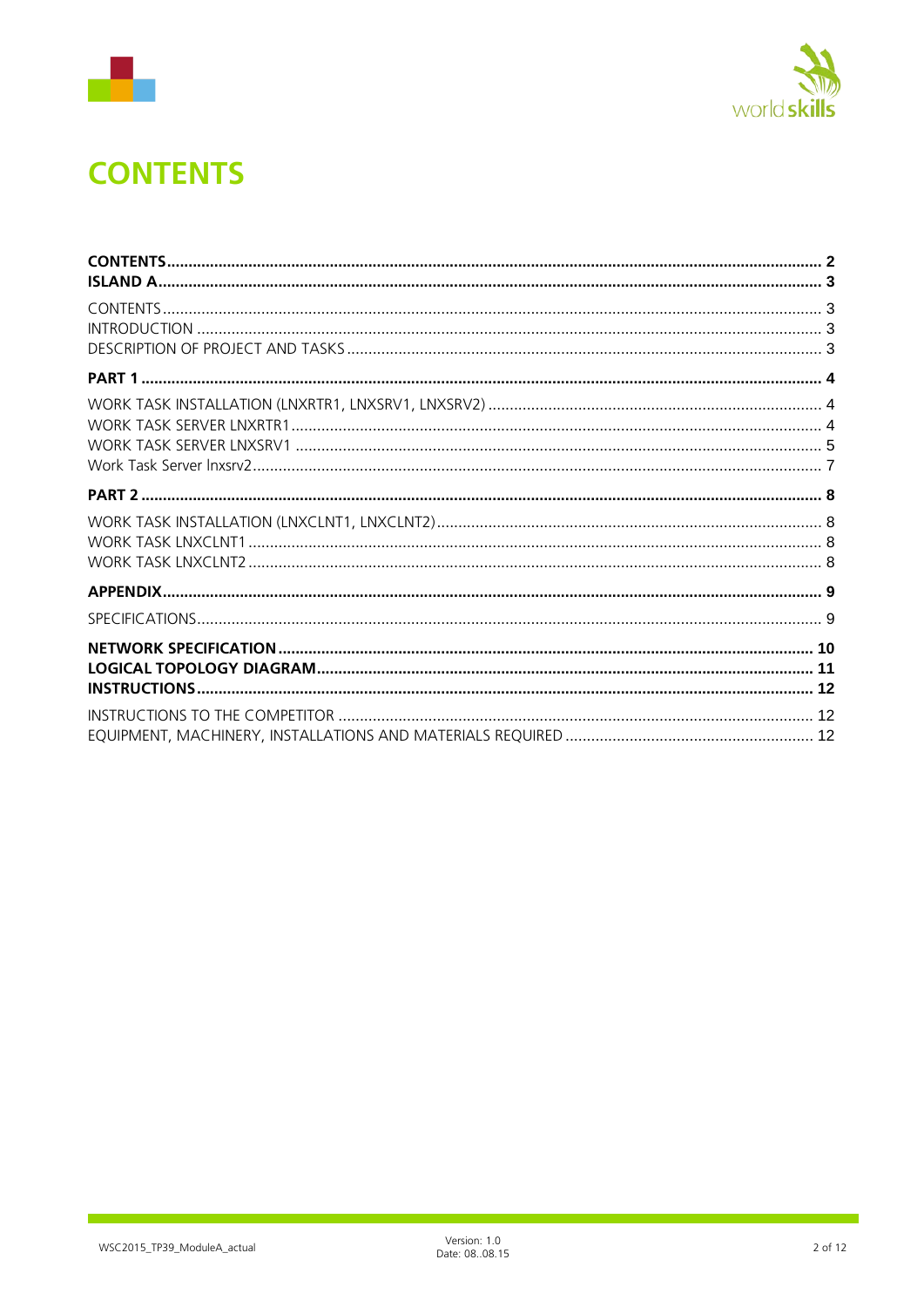



# <span id="page-2-0"></span>**ISLAND A**

## <span id="page-2-1"></span>**CONTENTS**

This Test Project proposal consists of the following document/file: WSC2015\_TP39\_actual.docx

#### <span id="page-2-2"></span>**INTRODUCTION**

The competition has a fixed start and finish time. You must decide how to best divide your time.

Please **carefully** read the following instructions!

When the competition time ends, please leave your station in a running state.

Please do not touch the VMware configuration as well as the configuration of the VM itself except the CD-ROM / HDD drives

#### **PHYSICAL MACHINE (HOST)**

#### **FOLDER PATHS**

| Virtual Machines: | C:\VMs (Host) |
|-------------------|---------------|
| ISO Images:       | C:\ISO (Host) |

#### **LOGIN**

| Username: | skill39 |
|-----------|---------|
|           |         |

## <span id="page-2-3"></span>**DESCRIPTION OF PROJECT AND TASKS**

You are a system engineer in a newly established company, which is developing mobile apps.

The task for you is to build a new IT-infrastructure for the company. The entirely network should be Linux based.

The employees should be able to send e-mails and also have access to the file shares.

You have also to set up a remote access VPN for road warriors, a web server for some web sites and a RADIUS server to authenticate users in the network.

The communication between clients and server should be always encrypted. Additional information is provided in the appendix.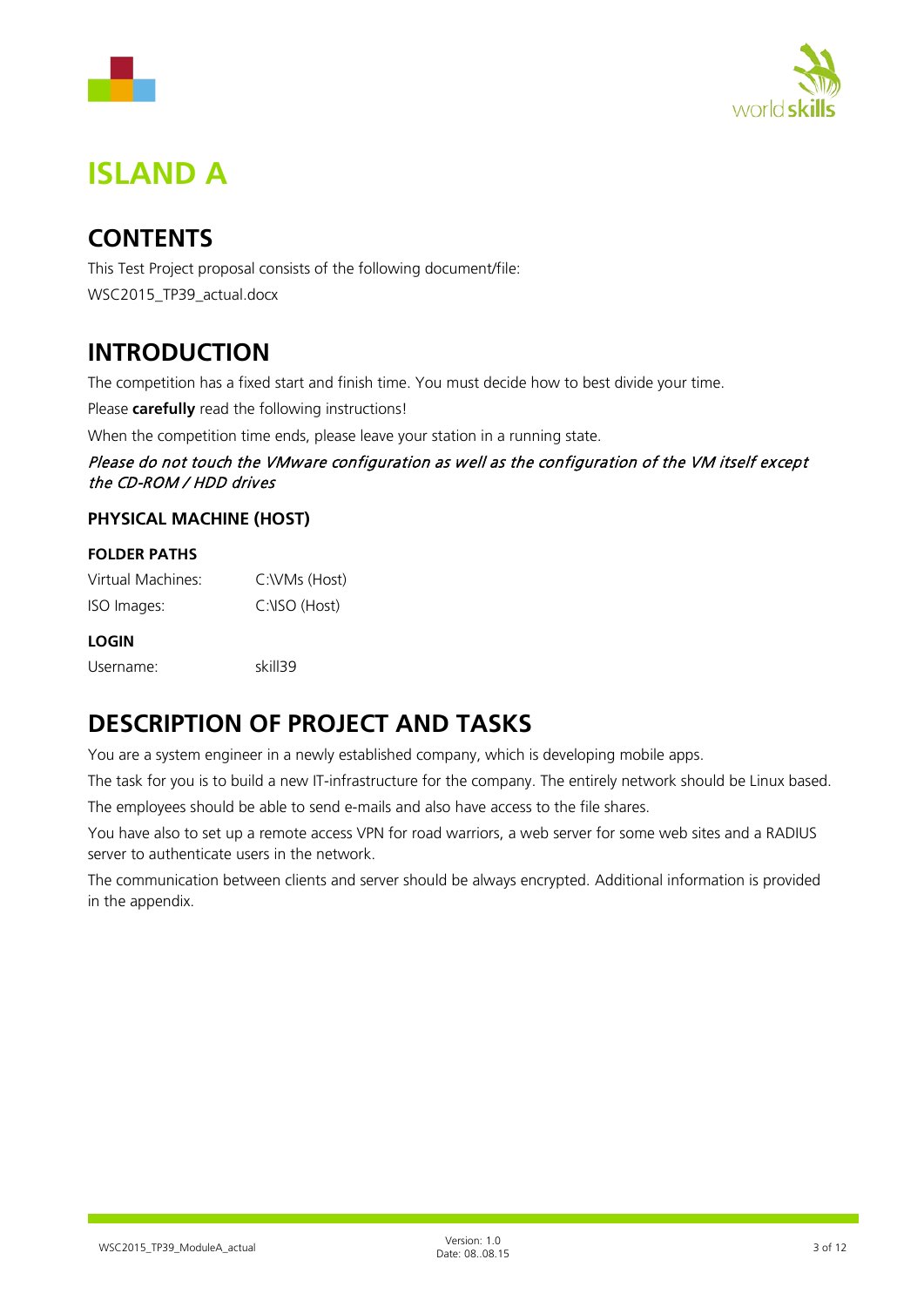



# <span id="page-3-0"></span>**PART 1**

## <span id="page-3-1"></span>**WORK TASK INSTALLATION (LNXRTR1, LNXSRV1, LNXSRV2)**

Note: Please use the default configuration if you are not given the details.

The base Debian OS has been set up on lnxrtr1, lnxsrv1 and lnxsrv2.

## <span id="page-3-2"></span>**WORK TASK SERVER LNXRTR1**

- Configure the server with the hostname, domain and IP specified in the appendix
	- Install the services:
		- Routing
			- Enable routing
		- Firewall (iptables)
			- Allow the following services to lnxsrv1 from the external network:
				- HTTPS
				- DNS
				- FTPS
				- SMTPS
				- IMAPS
			- Allow RADIUS from DMZ network to internal network.
			- Allow traffic from internal network and DMZ network to external network.
			- Allow traffic from internal network to DMZ
			- Allow the following traffic from external to lnxrtr1
				- OpenVPN
				- Proxy (Nginx)
			- Allow all traffic from internal to lnxrtr1
			- All other traffic should be prohibited.
			- Configure source NAT for internet access from internal network.
			- Static NAT mappings
				- $192.168.10.150 \leq z \leq 32.54.87.114$
			- DHCP
				- Scope for Internal network: Range: 172.17.20.100 – 172.17.20.150 Netmask: /24 Gateway: 172.17.20.1 DNS: 192.168.10.150
				- DNS-Suffix: apps4you.com
				- Lnxclnt2 should always receive the following IP: 172.17.20.95
				- The clients should automatically register their name with the DNS servers after they have been assigned with an IP address by the DHCP server.
		- VPN (OpenVPN)
			- Configure VPN access to Internal network. External clients should connect to 32.54.87.115
			- Make sure that VPN clients can only access server lnxsrv2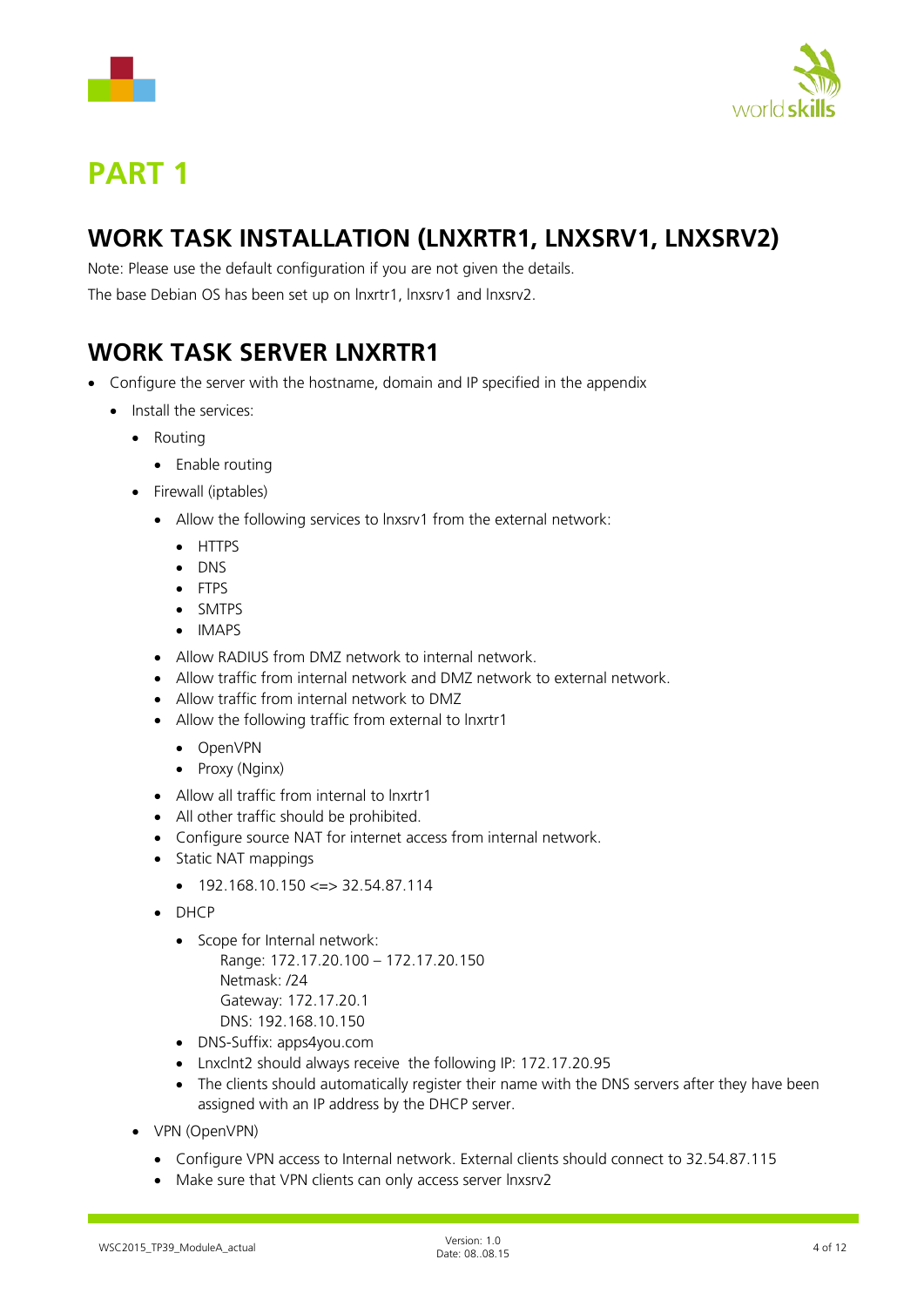



- Use address range 10.2.1.1 to 10.2.1.62 for VPN clients
- For login create a user "vpn" with password "Skills39"
- Use a certificate signed by lnxsrv2
- Proxy (Nginx)
	- Configure a reverse SSL proxy for www.apps4you.com website, which is hosted by lnxsrv1
	- For "www. apps4you.com", HTTP access should be redirected to HTTPS automatically
		- Use a certificate signed by lnxsrv2 Make sure no certificate warning is shown
		- Use Client-Certificate authentication for www.apps4you.com Allow only client certificates, which are signed by lnxsrv2

#### <span id="page-4-0"></span>**WORK TASK SERVER LNXSRV1**

Note: Please use the default configuration if you are not given the details.

• Configure the server with the hostname, domain and IP specified in the diagrams shown in appendix

- Install the services
	- Configure PAM to authenticate against the radius server on the lnxsrv2
		- Use shared secret "Skills39"
	- Webserver (Apache2)
		- Install apache2 including php5
		- Enable HTTPS
			- Use a certificate signed by lnxsrv2
				- Make sure no certificate warning is shown
	- Create websites "www.apps4you.com" and "intranet.apps4you.com"
	- Make sure "intranet.apps4you.com" is protected by authentication
		- Use radius server to authenticate users
		- Allow users from "user20" to "user39"
		- Configure /webdav for WebDAV
			- Create and use /data/webdav directory
			- "/webdav" directory should be accessible only from the Internal network
		- Show on both websites the website name (the fully qualified domain name) and the current date and time (client time or server time)
		- As a basic security measure, make sure Apache2 doesn´t expose any protocol header and footer information (e.g. version, OS, …).
	- DNS (bind)
		- Make sure both websites are resolvable to 32.54.87.114 (intranet.apps4you.com) and 32.54.87.115 (www.apps4you.com) from the Internet, which has been already mapped to lnxsrv1's IP address on lnxrtr1.
			- Requests from internal networks (Internal) for both websites should be resolvable to the internal IP addresses of lnxsrv1 and lnxrtr1 instead of 32.54.87.114 / 32.54.87.115
		- Avoid the DNS server from being used as resolver from the Internet for any Internet domain name except for its own. For example, if a client on the Internet queries for the IP of, say, www.google.com, the DNS server will not perform the query for it, but it will for www.apps4you.com.
			- For queries from the internal clients, it will perform regardless of the domain name.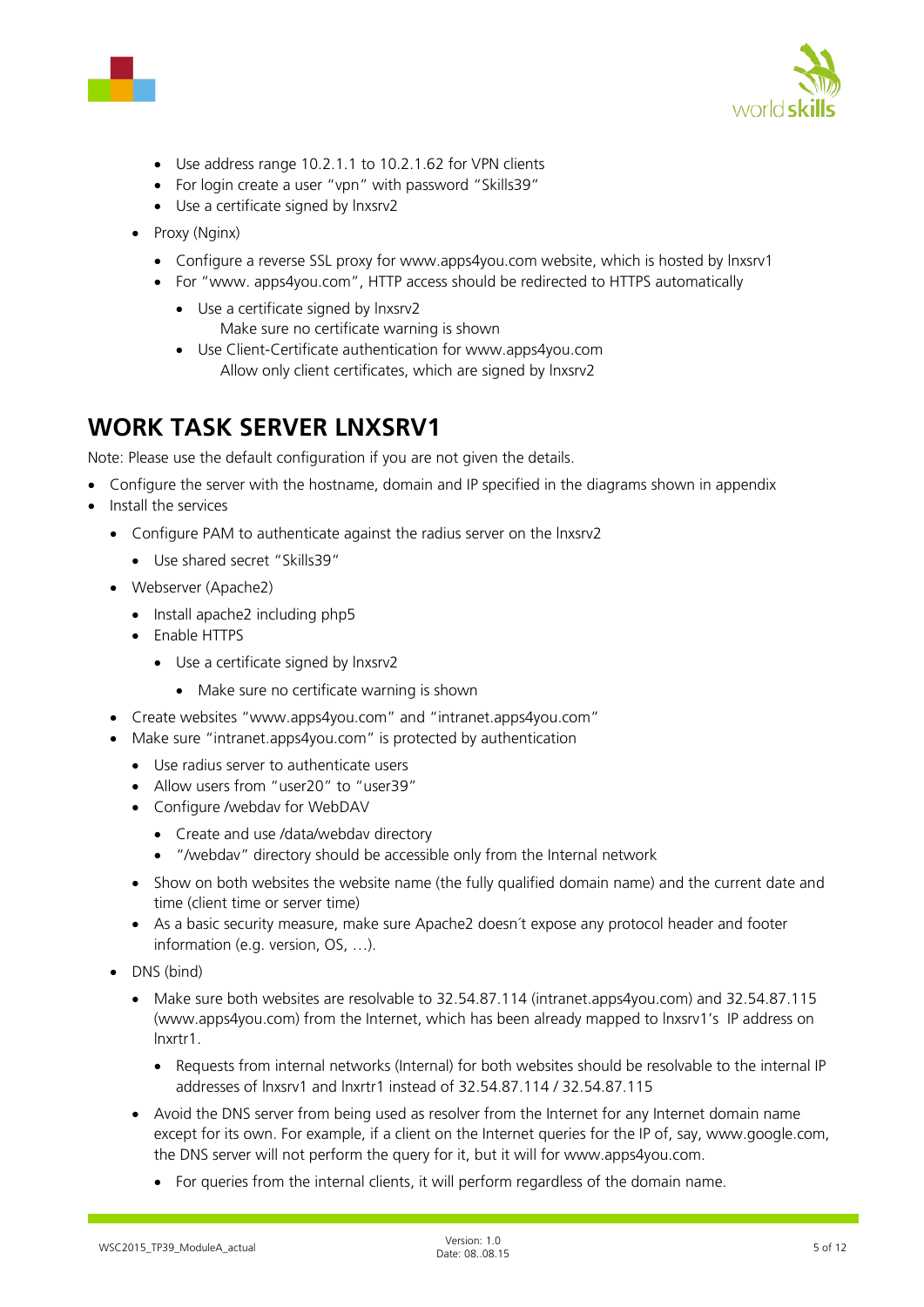



- Set up DNS firewall to lie using Response Policy Zones (RPZ)
	- Users should not be able to open malicious websites.
	- The user should be redirected to a landing page hosted on lnxsrv1.
		- The landing page should display the following message: *"WARNING: The website you are attempting to visit has been marked as harmful, therefore the access to it has been denied*"
	- Malicious domains:
		- download.malware.com
		- abcd.bad.net
		- dangerous.org
		- site.is.malicious.net
		- virus1.net virus10.net
- FTP (proftpd)
	- Enable FTPS
		- Use a certificate signed by lnxsrv2
		- Use implicit encryption
	- Create a FTP user account for each website of the webserver
		- User "apps4you" with password "Skills39"
		- User "intranet" with password "Skills39"
	- Make sure the users are jailed in their respective website document root directories.
	- Make sure file transfer to the server is possible.
- Mail
	- You may use any software for the mail server. Functional testing will be applied.
	- Make sure user20 to user30 have access via IMAPS and SMTPS
	- Use certificates signed by lnxsrv2 for SSL/TLS encryption
	- Use Client Certificate Authentication in addition for IMAP and SMTP services
	- Create a mailing list it@apps4you.com
		- user20 to user29 should be in the mailing list
	- user21 is not allowed to send e-mails (via SMTP)
	- Before you finish your project make sure you send an email message from user20 to user30 and another message from user30 to user20. Send also a message from user20 to the mailing list
	- Do not delete these email messages
- Install Fail2ban and configure it to block FTP and HTTP access for 1 minute, after 3 failed login attempts.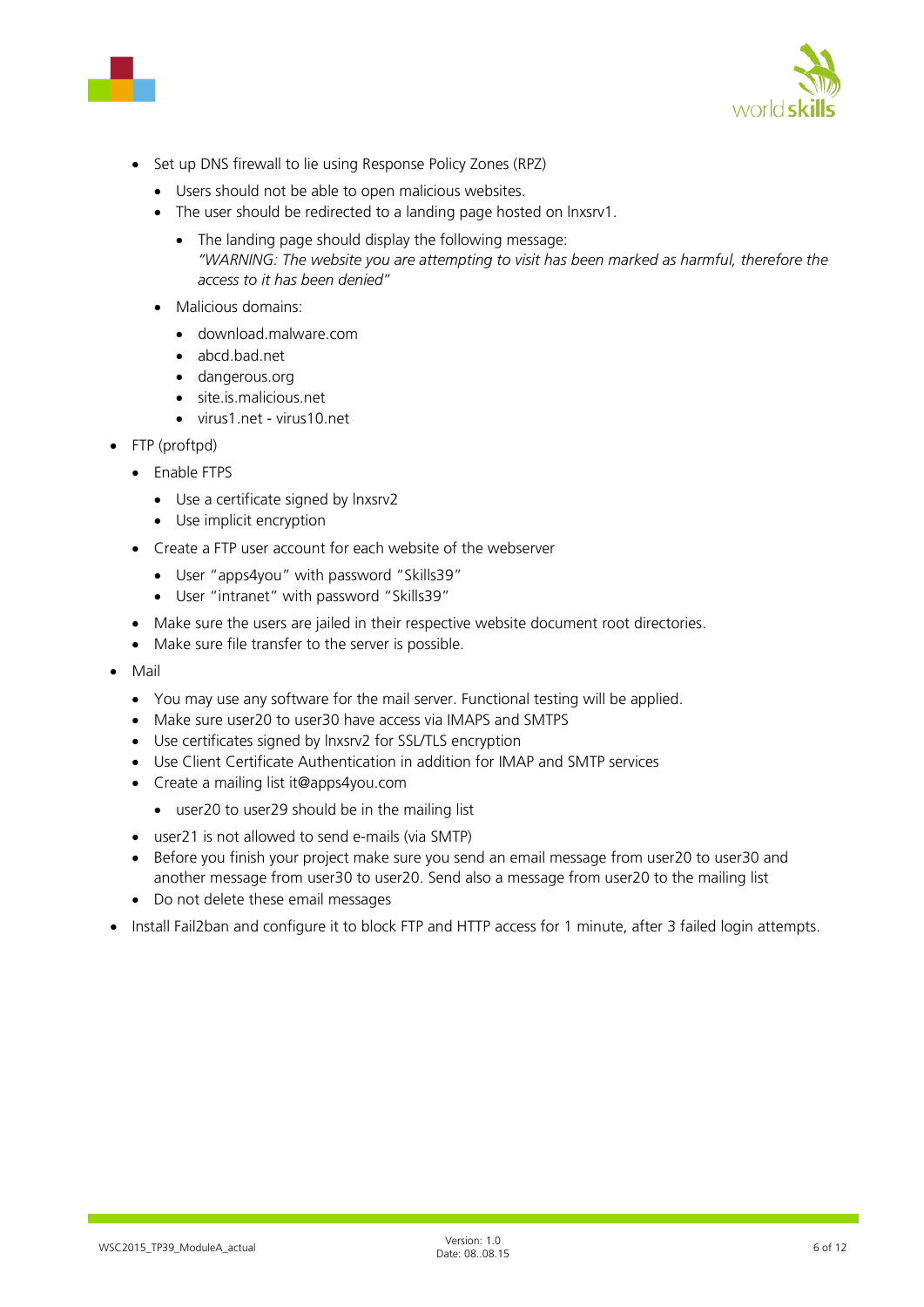



## <span id="page-6-0"></span>**WORK TASK SERVER LNXSRV2**

Note: Please use the default configuration if you are not given the details.

- Configure the server with the hostname, domain and IP specified in the appendix
- Configure the disk and partitions
	- Add three virtual disks with a size of your choosing. *If you will be asked about administrator permissions just click 'no' (this will work as expected)*
	- Use the three virtual disks to create a software RAID 5.
	- Mount it as /data
- Install the services
	- File sharing (Samba)
		- Share "internal"
			- Path is /data/internal
			- Give access only to users "user1" to "user10"
			- Make sure the share is not shown in the network browser of the clients
		- Share "public"
			- Path is /data/public
			- Enable read-only access to everyone
	- CA (openssl)
		- Configure as CA
		- CA attributes should be set as follows
			- Country code is set to BR
			- Organization is set to Apps4you
		- Create a root CA certificate
		- Store all CA related files in /ca and make sure the CA key is only accessible by root. (You are allowed to put everything in /ca or to use subfolders within /ca)
	- RADIUS (freeradius)
		- Create 100 local UNIX users with password "Skills39"
			- Username: user[1-100]
			- These users should not be able to login locally
		- Authenticate users against /etc/passwd file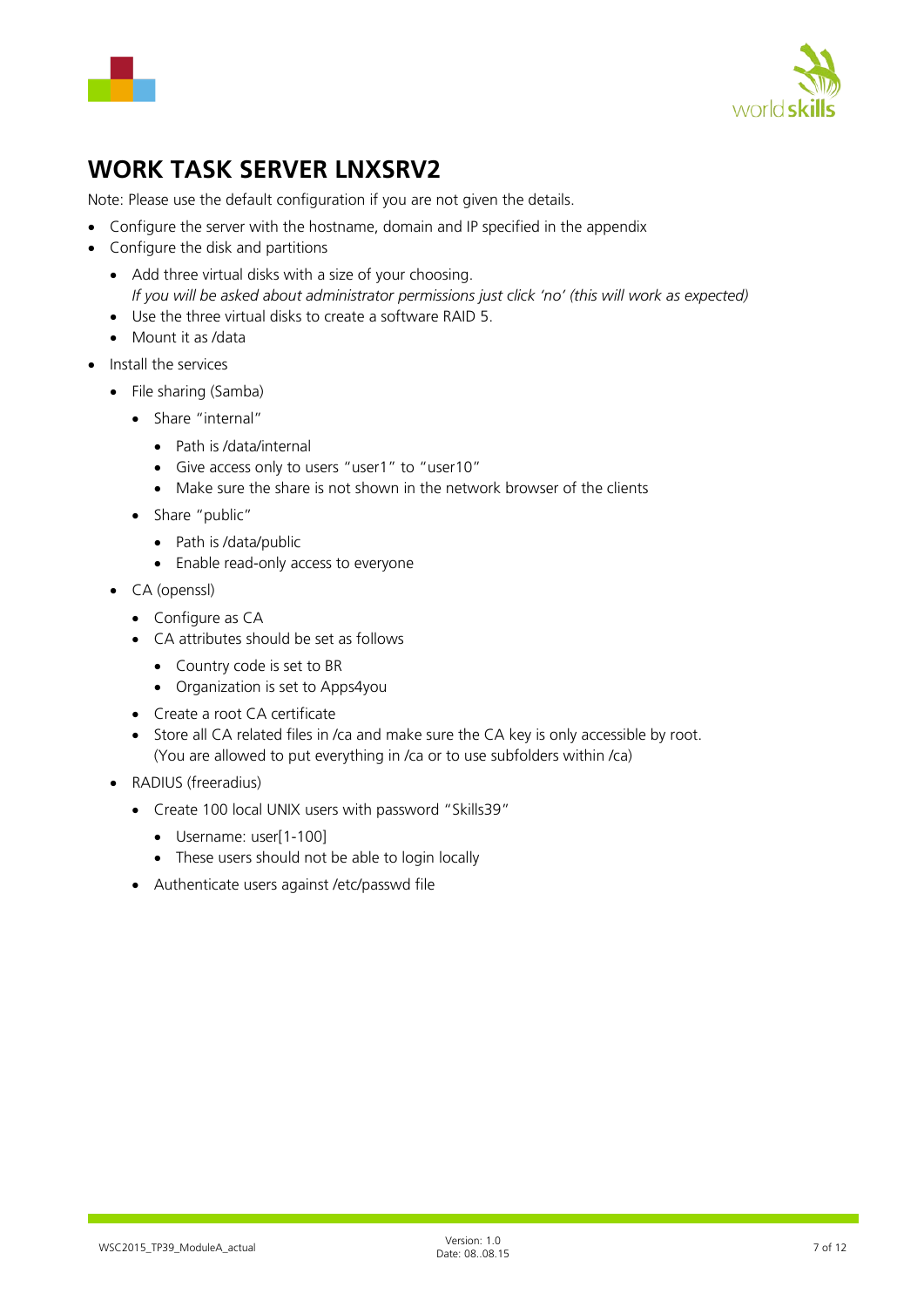



# <span id="page-7-0"></span>**PART 2**

## <span id="page-7-1"></span>**WORK TASK INSTALLATION (LNXCLNT1, LNXCLNT2)**

Note: Please use the default configuration if you are not given the details.

## <span id="page-7-2"></span>**WORK TASK LNXCLNT1**

Note: Please use the default configuration if you are not given the details.

- Install the base OS and use Gnome for the GUI.
- Configure the client with the hostname, domain and IP specified in the appendix
- Make sure the client can connect to lnxsrv2 (via lnxrtr1) through VPN
- Make sure the root CA certificate of lnxsrv2 is trusted
- Make sure the client certificate is installed
- Install FileZilla FTP client
- Install Icedove mail client
	- Configure mailbox of user20
	- Install Enigmail
	- Create Private/Public keys for encryption with gnupg (RSA 1024)
		- Use Skills39 as passphrase
	- Make sure user20 can send encrypted mails to user30
- <span id="page-7-3"></span>• Make sure the client can access samba shares.

## **WORK TASK LNXCLNT2**

Note: Please use the default configuration if you are not given the details.

- Install the base OS and use Gnome for the GUI
- Configure the client with the hostname, domain and IP specified in the appendix
- Make sure the root CA certificate of lnxsrv2 is trusted
- Make sure the client certificate is installed
- Install Icedove mail client
	- Configure mailbox of user30
	- Install Enigmail
	- Create Private/Public keys for encryption with gnupg (RSA 1024)
		- Use Skills39 as passphrase
	- Make sure user30 can send encrypted mails to user20
- Make sure the client can access the internal share.
	- Mount the internal SMB share to /mnt/internal on boot using fstab
- Install Cadaver (WebDAV client)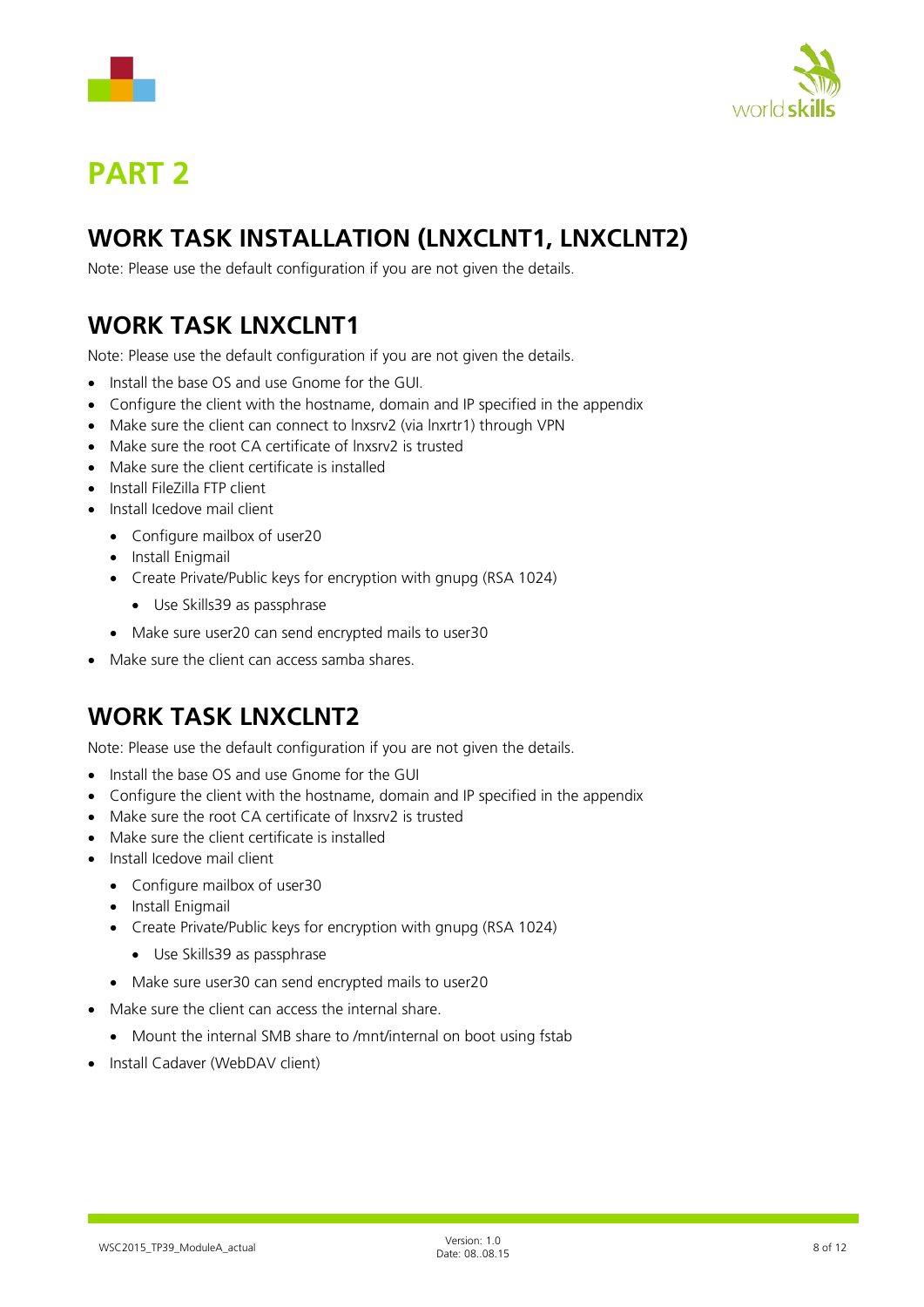



## <span id="page-8-0"></span>**APPENDIX**

## <span id="page-8-1"></span>**SPECIFICATIONS**

#### **LNXSRV1**

| IP             | 192.168.10.150/25 (eth0) |
|----------------|--------------------------|
| Hostname       | lnxsrv1                  |
| User name      | root                     |
| Admin Password | Skills39                 |

#### **LNXSRV2**

| P              | 172.17.20.50/24 (eth0) |
|----------------|------------------------|
| Hostname       | lnxsrv <sub>2</sub>    |
| User name      | root                   |
| Admin Password | Skills39               |

#### **LNXRTR1**

| Internal IP    | 172.17.20.1/24 (eth0)    |
|----------------|--------------------------|
| External IP    | 32.54.87.115/29 (eth1)   |
| DMZ IP         | 192.168.10.129/25 (eth2) |
| VPN network    | 10.2.1.0/26              |
| Hostname       | Inxrtr1                  |
| User name      | root                     |
| Admin Password | Skills39                 |

#### **LNXCLNT1**

| P              | 32.54.87.116/29 (eth0) |
|----------------|------------------------|
| Hostname       | Inxclnt1               |
| User name      | sysop                  |
| Admin Password | Skills 39              |

#### **LNXCLNT2**

| Internal IP    | DHCP client |
|----------------|-------------|
| Hostname       | lnxclnt2    |
| User name      | sysop       |
| Admin Password | Skills39    |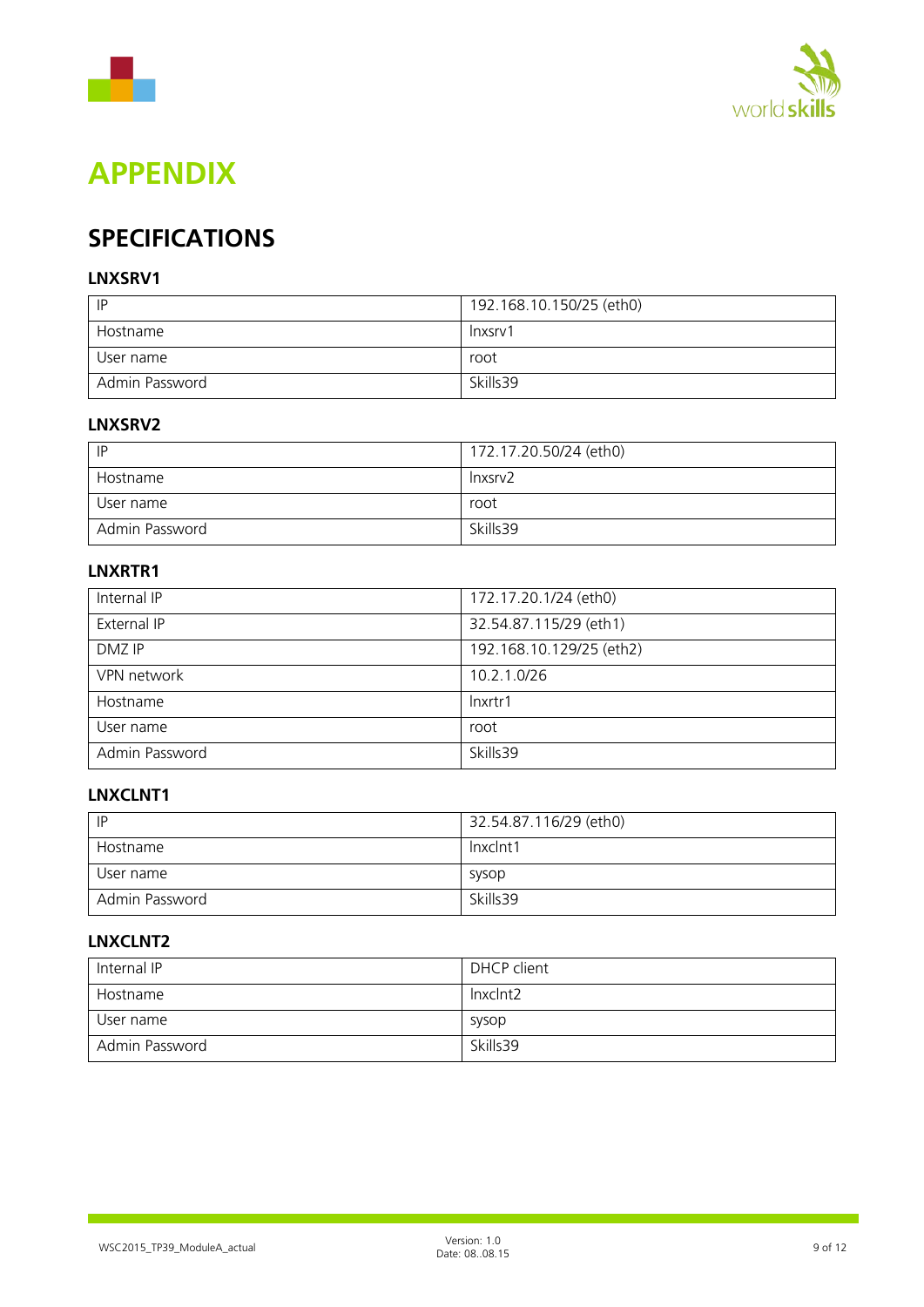



## **NETWORK SPECIFICATION**

<span id="page-9-0"></span>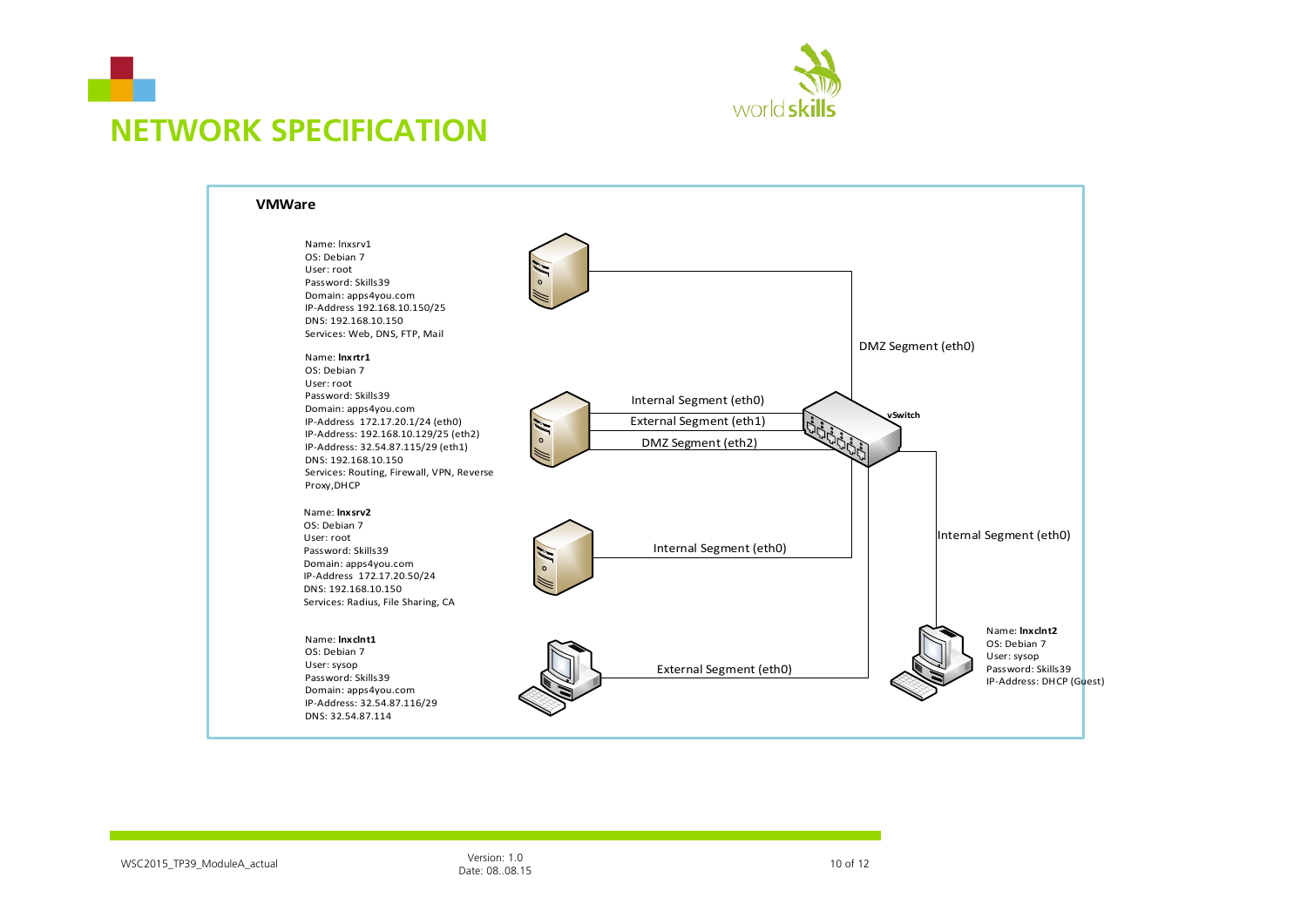

# <span id="page-10-0"></span>**LOGICAL TOPOLOGY DIAGRAM**